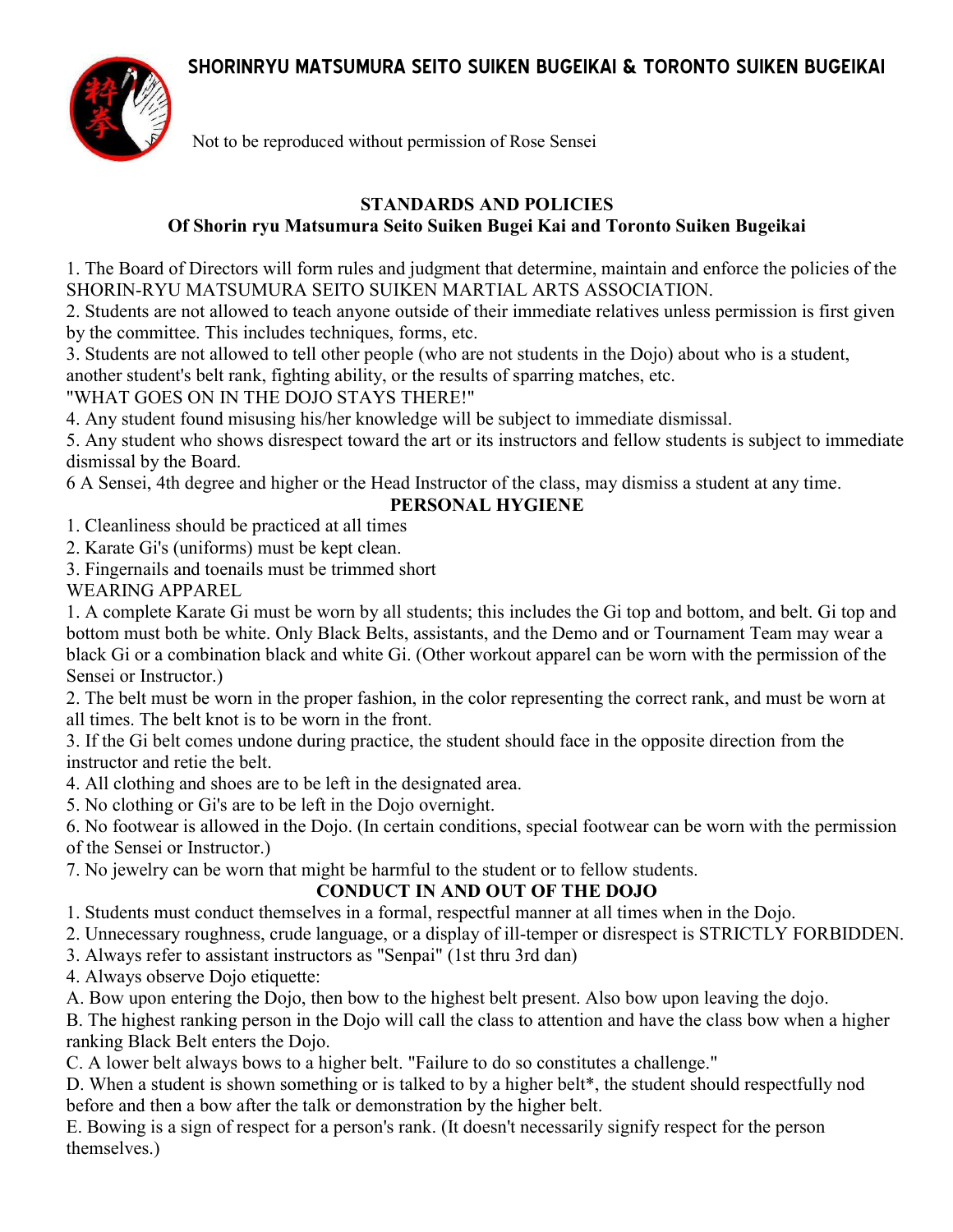## **SHORINRYU MATSUMURA SEITO SUIKEN BUGEIKAI & TORONTO SUIKEN BUGEIKAI**



F. Wearing a complete Gi in the Dojo is mandatory. Failure to wear the correct Gi at testing will constitute failing the promotion examination.\* (The Sensei or Head Instructor of the class can determine what apparel is suitable.)

G. No gum or candy is allowed in the Dojo. Drinks are allowed to be kept in the designated area only.

6. Only students are allowed in the Dojo unless permission is given by the instructor.

7. Lower grade students are strictly forbidden to attend or watch Black Belt training unless special permission is given by Sensei Rose

8. No student is allowed to enter any dojo while under the influence of alcohol or drugs.

9. All bottles and trash must be kept off the Dojo floor.

10. The lowest ranking students of the class will be assigned to sweep the Dojo floor before their class begins.

11. No smoking except in the designated areas. Minors are forbidden to smoke in any dojo at any time.

- 12. Black Belts visiting from other schools must be shown proper respect.
- 13. No student is allowed to designate himself as an instructor unless allowed to do so by the Board

14. Students who visit other schools must remember that they are representing the headquarters Dojo and should refrain from making any critical comments about any of the other oriental fighting arts.

15. Students shall not wear their Gi in public unless they are participating in a demonstration, en route to the Dojo, or practicing outside.

#### **CONDUCT DURING CLASS**

1. Prompt attendance is expected of all students. If this is not possible, arrangements should be made with the instructor.

2. All students must address all instructors formally and show them and their fellow students proper respect.

3. Students should not stand cross-legged or lean on the walls during practice.

4. When sitting, students should not show the soles of their feet to a higher belt. To do so is a great insult.

5. Students are to practice caution at all times.

6. There will be no unnecessary talking during instruction periods.

7. Students should be serious and at no time participate in horseplay in any Dojo.

8. During class, students should practice only what the instructor teaches.

9. No student is to leave the Dojo without the instructor's permission.

10. In the absence of an instructor, the senior student will take charge and all others will practice as directed.

11. No student is allowed to teach another student during class unless instructed to do so by the instructor of that class.

12. Practice should be vigorous; however, if a student feels fatigued, he should inform the instructor.

13. A student with an injury should inform the instructor immediately.

14. If a student wishes to take it easy in class because of lack of sleep or injury, they should inform the instructor before class begins.

### **CHARACTER**

A student of the Dojo should strive for these qualities.

- 1. Is patient
- 2. Is Kind
- 3. Is not jealous
- 4. Does not brag or boast
- 5. Is not conceited
- 6. Does not act Rude
- 7. Does not seek gain at the loss of others
- 8. Is not easily provoked
- 9. Does not think or act dishonestly
- 10. Does not find joy in violence
- 11. Finds joy in peace
- 12. Courteous at all times